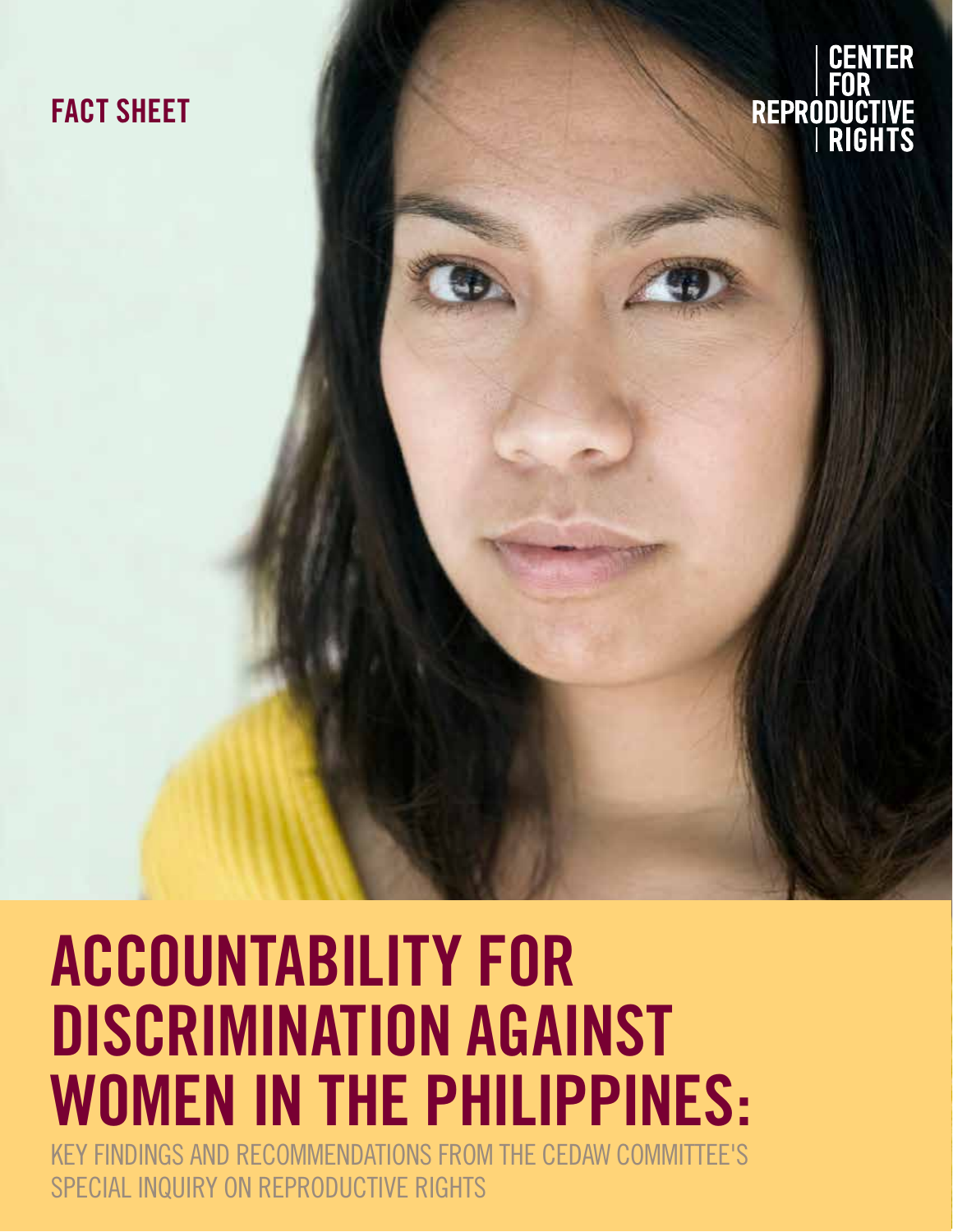### MISSION AND VISION

**The Center for Reproductive Rights** uses the law to advance reproductive freedom as a fundamental human right that all governments are legally obligated to protect, respect, and fulfill.

Reproductive freedom lies at the heart of the promise of human dignity, self-determination, and equality embodied in both the U.S. Constitution and the Universal Declaration of Human Rights. The Center works toward the time when that promise is enshrined in law in the United States and throughout the world. We envision a world where every woman is free to decide whether and when to have children; where every woman has access to the best reproductive healthcare available; where every woman can exercise her choices without coercion or discrimination. More simply put, we envision a world where every woman participates with full dignity as an equal member of society.

#### **© 2015 Center for Reproductive Rights**

#### Printed in the United States

Any part of this report may be copied, translated, or adapted with permission from the author, provided that the parts copied are distributed free or at cost (not for profit) and the Center for Reproductive Rights is acknowledged as the author. Any commercial reproduction requires prior written permission from the author. The Center for Reproductive Rights would appreciate receiving a copy of any materials in which information from this report is used.

#### **Center for Reproductive Rights**

199 Water Street, 22nd Floor New York, NY 10038 United States Tel +1 917 637 3600 Fax +1 917 637 3666 publications@reprorights.org **www.reproductiverights.org**

# **ACCOUNTABILITY FOR DISCRIMINATION AGAINST WOMEN IN THE PHILIPPINES:** KEY FINDINGS AND RECOMMENDATIONS FROM THE CEDAW COMMITTEE'S SPECIAL INQUIRY ON REPRODUCTIVE RIGHTS

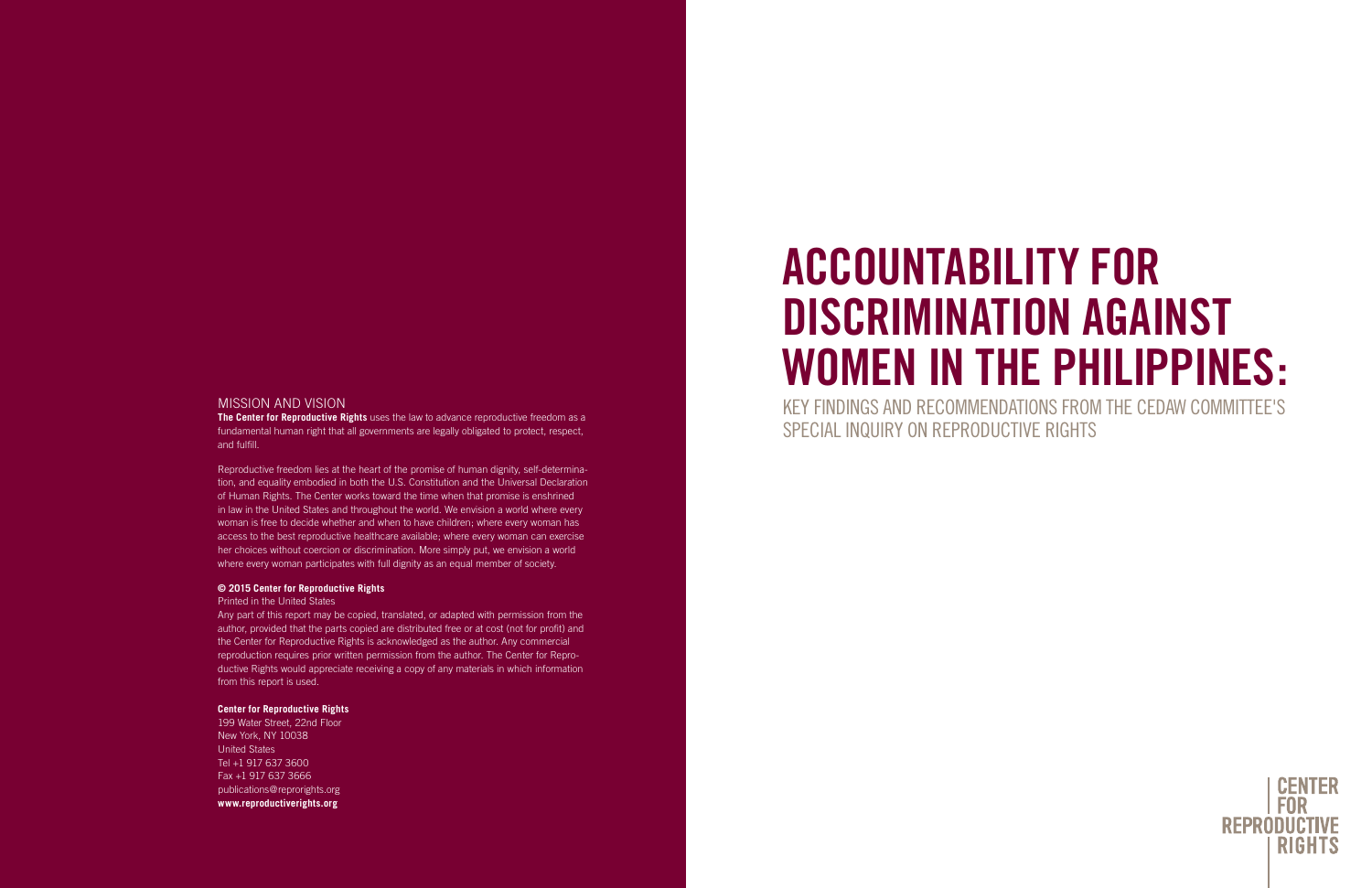# II. The Philippines' Reproductive Rights–Related Laws and Policies

Reproductive health care in the Philippines is governed under a contradictory web of national and local laws. Despite strong protections for women's equality, health, and lives in the Constitution and two national laws clearly establishing women's rights to contraceptives and post-abortion care, policies and programs established by various government agencies and ordinances adopted by local municipalities have consistently undermined women's rights with impunity. [See box on *Introduction of similar restrictive local ordinances*.] Attempts to pass progressive laws and policies that uphold women's rights to contraception and other reproductive health services are strongly opposed in the name of religion, and restrictive measures are often improperly justified through a reliance on religious ideology. The inquiry request and subsequent submissions highlighted these additional barriers that have compromised women's reproductive rights in the Philippines, including a range of restrictive laws and policies on reproductive health and delays in passing and implementing laws guaranteeing women's reproductive health care.

*Executive Order 030: Further Strengthening Family Health Services.* Executive Order 030 (EO 030), issued in 2011 by then Mayor Alfredo Lim, recognizes that "the non-availability of [family planning] services in the health facilities of the City of Manila, as well as the inadequacy of facilities, deprives its resident[s], especially from economically deprived groups of these legally mandated services . . . and is a violation of their constitutional rights."19 Despite this language, however, EO 030 actually goes further than EO 003 in restricting access to modern contraceptives by explicitly imposing a funding ban on modern contraceptives and declaring that "[t]he City shall not disburse and appropriate funds or finance any program or purchase materials, medicines for artificial birth control."20

### **Introduction of similar restrictive local ordinances**

**For the past 15 years,** the Philippine government has allowed a restrictive local ordinance, Executive Order 003 (EO 003), 1 to remain in place without any clear revocation, effectively banning modern contraceptives in the City of Manila. As a result, women and girls in Manila have experienced serious risks to their health and lives due to unwanted and unplanned pregnancies and unsafe abortions. 2 EO 003 has trapped women in situations of poverty and denied them the ability to pursue educational and employment opportunities. 3 In April 2015, the United Nations Committee on the Elimination of Discrimination against Women (the CEDAW Committee), which monitors compliance with the Convention on the Elimination of All Forms of Discrimination against Women (CEDAW), released a groundbreaking report finding the Philippine government accountable for grave and systematic reproductive rights violations as a result of EO 003 and other restrictive measures. The report was the outcome of a special inquiry conducted in the country in November 2012—the first such inquiry conducted by the CEDAW Committee in Asia and on contraceptive access. For women in the Philippines, this report is a momentous step forward in realizing their human rights to equality,<sup>4</sup> dignity,<sup>5</sup> and health<sup>6</sup> as guaranteed under the Philippine Constitution, other domestic laws and policies, and international human rights instruments to which the Philippines is a party.

> The enactment of EO 003 and EO 030 inspired a series of restrictive ordinances and orders from other local government units. For instance, in 2011, eight *barangays*21—seven in Balanga City and one in the City of Muntinlupa—passed ordinances prohibiting modern contraceptives in private and public facilities alike. These ordinances promoted natural family planning exclusively and prohibited the use of *barangay* funds for the provision of modern contraceptive methods. After significant protest by the public and nongovernmental organizations, however, the city councils regulating these *barangay* councils suspended the ordinances.<sup>22</sup> However, the passage of these ordinances by the *barangay* councils shows that the failure of the judiciary to declare EO 003 unconstitutional has allowed opponents of reproductive health to continue to attempt to introduce further restrictive measures.

EO 003 imposes a de facto ban on modern methods of contraception. Its preamble provides that "the City promotes responsible parenthood and upholds natural family planning not just as a method but as a way of self-awareness in promoting the culture of life while discouraging the use of artificial methods of contraception . . . ."12 Emphasizing the "sanctity of life" and the constitutional provision calling for the equal protection of the life of the mother and unborn, EO 003 declares that Manila will take an "affirmative stand on pro-life issues and responsible parenthood."<sup>13</sup> In practice, EO 003 has resulted in the withdrawal of all modern methods of contraception from local health centers, clinics, and hospitals and has driven the availability of condoms and pills underground.<sup>14</sup> The EO has also led to the harassment and persecution of health care providers offering contraceptives, as well as to the closure of private clinics and clinics operated by nongovernmental organizations that previously supplied modern contraceptives.<sup>15</sup> Despite criticisms of EO 003 and calls for its revocation by the Philippine Commission on Human Rights,<sup>16</sup> the United Nations Human Rights Committee,<sup>17</sup> and the United Nations Special Rapporteurs on the Right to Health and on Violence against Women,<sup>18</sup> the EO has remained in place to this day.

More recently, in February 2015, the mayor of Sorsogon City issued an EO declaring the city "pro-life."23 With the city government's approval, "pro-life" trainings on how "contraception is the gateway to abortion" were provided to health care providers, government officials, students, and the media.24

# I. Request for a Special Inquiry

In June 2008, the Center for Reproductive Rights, the Task Force CEDAW Inquiry,<sup>7</sup> and International Women's Rights Action Watch Asia Pacific<sup>8</sup> submitted a formal request to the CEDAW Committee asking it to conduct an inquiry into violations of women's reproductive rights occurring in the City of Manila as a result of the enactment and implementation of EO 003, introduced in 2000 by Mayor José "Lito" Atienza, Jr. *Imposing Misery*,<sup>9</sup> a report by the Center for Reproductive Rights and local partners<sup>10</sup> documenting the devastating physical and mental suffering and abuse that women, particularly poor women, experienced due to EO 003, was the basis for the inquiry request. $11$ 

### **Executive Order 003:**

### **Declaring Total Commitment and Support to the Responsible Parenthood Movement in the City of Manila and Enunciating Policy Declarations in Pursuit Thereof**

# *Why was the inquiry requested?*

The purpose of the inquiry request was to seek recognition of denial of access to modern contraception under EO 003, and the profound harms to women's sexual and reproductive health resulting from their inability to control their own fertility, as discrimination against women under CEDAW. The request sought to create international legal accountability for the Philippine government's failure to protect the rights of women in the City of Manila through an official denunciation of the ban by the CEDAW Committee and specific recommendations aimed at addressing the negative impact of the ban and preventing further violations.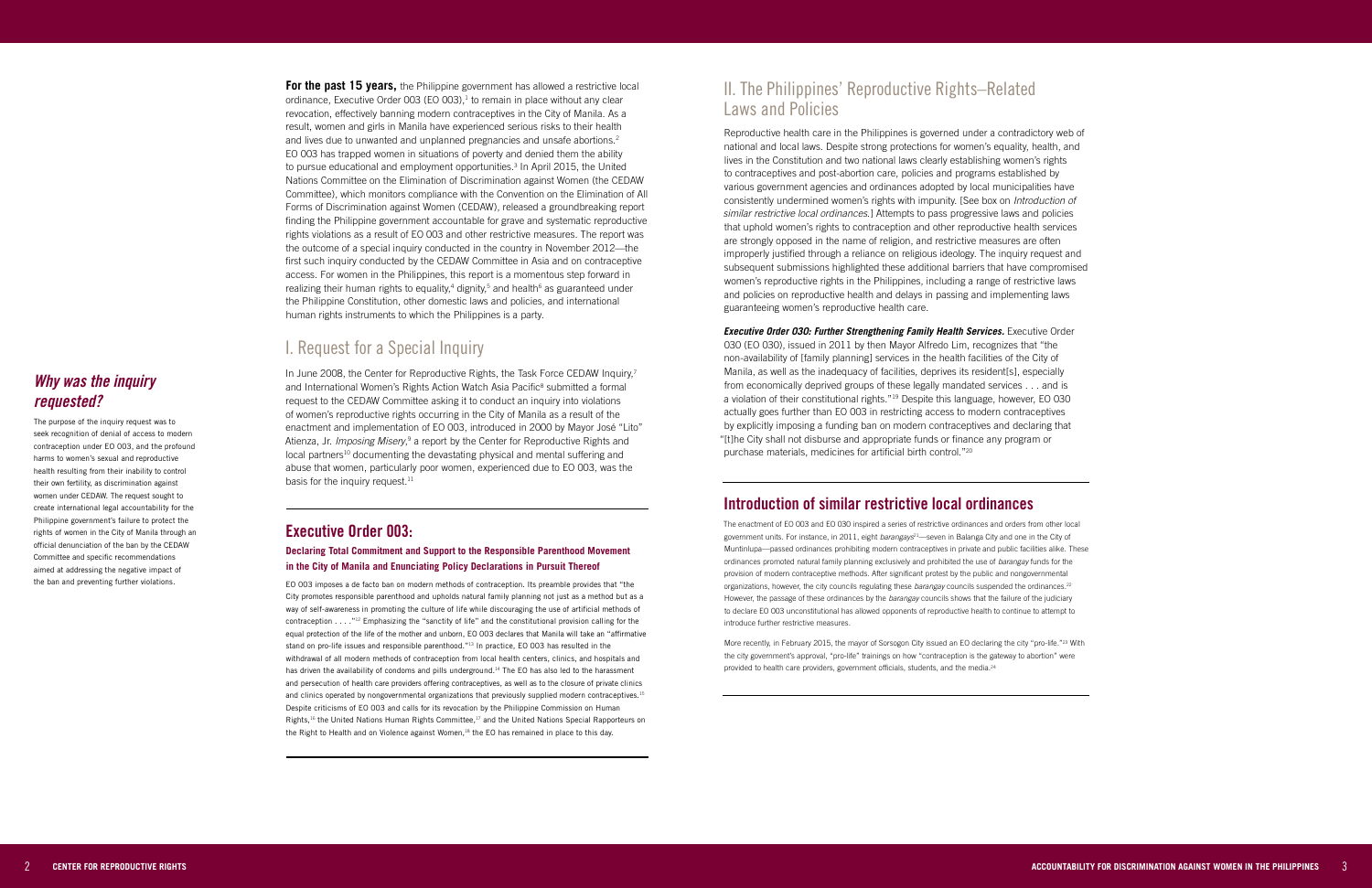# III. Convention on the Elimination of All Forms of Discrimination against Women and the Optional Protocol

**Discrimination against women means "any distinction, exclusion or restriction made on the basis of sex which has the effect or purpose of impairing or nullifying the recognition, enjoyment or exercise by women, irrespective of their marital status, on a basis of equality of men and women, of human rights and fundamental freedoms in the political, economic, social, cultural, civil or any other field."** 

#### **—CEDAW, article 1**

CEDAW, an international treaty affirming women's fundamental human rights to substantive equality and nondiscrimination, was ratified by the Philippines on August 5, 1981, and entered into force on September 4, 1981.42

The Optional Protocol to CEDAW (OP-CEDAW), which provides for two procedures (individual communications and inquiries) enabling individuals or groups of individuals to seek redress for the violations of rights recognized in CEDAW, was ratified by the Philippines on November 12, 2003, and entered into force on February 12, 2004.43 [See sidebar entitled *What is the inquiry procedure under OP-CEDAW*, p. 4 and *How is an inquiry conducted by the CEDAW Committee?*, p. 6.]

**National reproductive health law.** At the time of the inquiry request, the Philippines had seen numerous failed attempts to pass a national reproductive health law.<sup>28</sup> Republic Act No. 10354, otherwise known as the Responsible Parenthood and Reproductive Health Act of 2012 (RPRH Act), was finally enacted on December 21, 2012.29 It provides for universal access to contraception, reproductive and sexuality education, post-abortion care, and maternity care, and requires the Department of Health (DOH) to procure and distribute a wide range of modern forms of contraception.30 Less than a month after the RPRH Act was signed into law, a petition questioning its constitutionality was filed; and in subsequent months, 13 more such petitions were filed.<sup>31</sup> On April 8, 2014, the Supreme Court upheld the law's constitutionality. $32$  The law is now effective but yet to be fully implemented. Similar to the Magna Carta of Women, the RPRH Act provides that existing legislation inconsistent with its provisions be deemed repealed, modified, or amended. However, in response to a petition questioning the constitutionality of EO 003, a trial court failed to revoke EO 003 and instead declared the petition a "moot point" as a result of the passage of the RPRH Act.33 [See box on the *Osil* case, p. 8.]

*Criminal abortion ban.* Under the country's penal code, abortion is a crime, and there are no clear exceptions regarding when it may be legally performed.<sup>34</sup> Complications from unsafe abortions are a notable cause of maternal death in the country, with a substantial number of women forced to rely on pregnancy termination to control their fertility in the absence of access to contraceptives.<sup>35</sup> The barriers to safe abortion procedures created by the criminal ban, including the accompanying stigma, have exacerbated rates of maternal mortality and has exposed women seeking postabortion care to threats, harassment, physical abuse, and discrimination.<sup>36</sup>

*Magna Carta of Women.* Signed into law in August 2009, the Philippine Magna Carta of Women incorporates key principles of CEDAW into national law and guarantees women's right to health.<sup>25</sup> The Magna Carta of Women mandates the state to provide "comprehensive, culture-sensitive, and gender-responsive health services and programs covering all stages of a women's life cycle and which address[] the major causes of women's mortality and morbidity  $\dots$  . "<sup>26</sup> It also provides for women's access to family planning and post-abortion care.27 Notwithstanding its provision specifying that any existing legislation in conflict with its contents is deemed repealed, modified, or amended, EO 003 was neither reviewed nor treated as invalid after the passage of the Magna Carta of Women.

**Ban on misoprostol.** In 2002, the Food and Drug Administration (then the Bureau of Food and Drugs) issued a circular prohibiting the distribution, sale, and use of misoprostol "in the interest of public health and safety."37 The circular contained a warning to "all drugstore owners, pharmacists, consumers and all others concerned" against the drug's dispensation and use.<sup>38</sup> The ban is contrary to the World Health Organization's inclusion of misoprostol in its Model List of Essential Medicines for the "management of incomplete abortion and miscarriage" and the "[p]revention and treatment of postpartum haemorrhage . . . ."39

*De-listing of emergency contraceptives.* In 2001, the DOH unilaterally banned Postinor, an emergency contraceptive that is an important method of protection for survivors of sexual violence.<sup>40</sup> The ban, based on the claim that Postinor is an abortifacient, has been maintained despite findings by both the World Health Organization and a DOH technical committee that Postinor is not an abortifacient and should be re-listed.<sup>41</sup>

### *What is the inquiry procedure under OP-CEDAW?*

- The inquiry procedure is a mechanism whereby the CEDAW Committee investigates grave or systematic violations of CEDAW committed by a state party.
- A state may be subject to inquiry if it has ratified both CEDAW and the OP-CEDAW and has recognized the competence of the Committee.

*"I did not use any family planning method before. But when I wanted to, everything was banned, which made it very difficult for us. If family planning was available at that time, I would not have been forced to have an abortion."*

**—***Yayo***, 36 years old, mother of eight**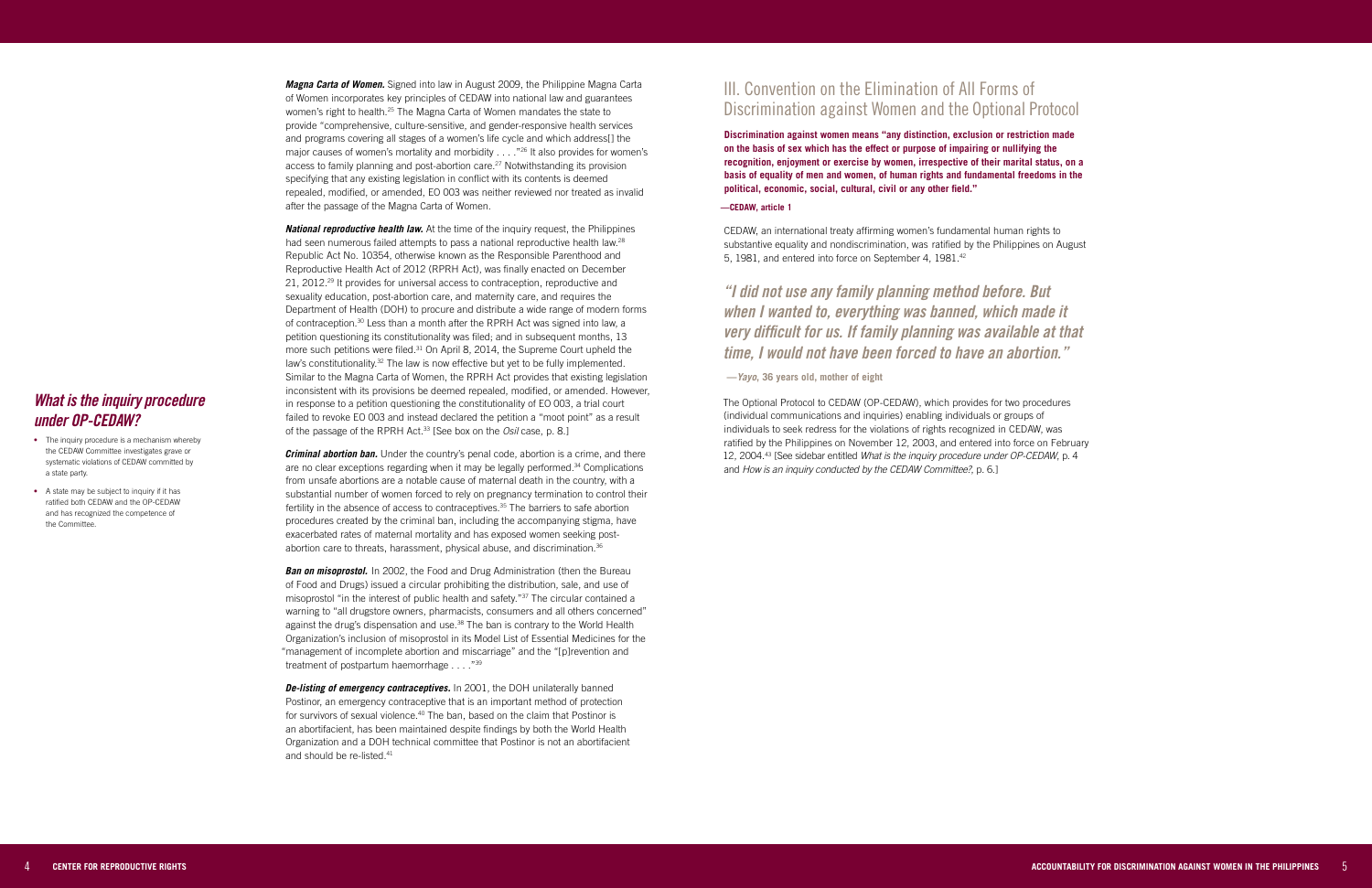EO 003 and EO 030 operate in a country where **almost 70% of people rely on local government health facilities for reproductive health commodities and services, including modern contraceptives**<sup>44</sup> and have had a significant impact on people's lives. **Metro Manila, an area that includes Manila City, has a higher proportion of unintended pregnancies than anywhere else in the Philippines** . 45 Manila City's contraceptive bans have disproportionately affected poor women in the Philippines, who, on average, have two more children than they desire.<sup>46</sup> As noted in the Center for Reproductive Rights' report *Imposing Misery*, poor women are also most likely "to suffer the physical, psychological, economic and social consequences of unintended pregnancies."47 The latest data on the country's maternal mortality ratio shows a significant increase within a five-year period (2006–2011), from 162 to 221 deaths per 100,000 live births.48 The increase in maternal deaths is particularly evident in Metro Manila, where 50 maternal deaths were recorded in January 2012 alone.<sup>49</sup>

# IV. The Impact of Restrictions on Reproductive Health Care on Women's Survival and Well-Being

*Obligation to refrain from engaging in any act or practice of discrimination and to modify or abolish discriminatory laws and policies (articles 2[d], 2[f], and 12).* The Committee found that the Philippine government violated its obligation to eliminate discrimination against women in access to health services because the national government condoned the acts of the local government of Manila and failed to take action against local government officials despite the harmful effects of the implementation of EO 003, the lack of public funding in the subsequent EO 030, and the strict application of the criminal ban on abortion.<sup>57</sup> As noted by the Committee, the Philippine government is responsible for ensuring the rights enshrined in CEDAW for all women in the country, and cannot absolve itself of this responsibility by claiming that these violations are occurring as a result of a local government policy.<sup>58</sup>

No significant improvements regarding the unmet need for family planning services or contraceptive use have been recorded in recent years at the national level or in Metro Manila.<sup>50</sup> Although the rate of teenage pregnancy and childbirth in the country remained unchanged from 2008 to 2013,<sup>51</sup> a significant increase was reflected in Metro Manila—from 18% in 2008 to 24% in 2013.52 With regard to abortion, in 2008, an estimated 560,000 abortions were performed in the country despite the criminal ban, and 1,000 women lost their lives to the procedure, while as many as 90,000 were hospitalized for post-abortion complications.53 Since then, the estimated number of abortions has continued to rise—in 2012, it reached 610,000.54 This worsening situation can be seen particularly in Metro Manila, home to five of the nine hospitals where abortion was reportedly one of the top three obstetrics-gynecological cases managed by the DOH in 2012 and 2013.55

*information and advice on family planning (articles 10[h] and 12).* Substantive equality, as guaranteed under CEDAW, requires that the Philippine government consider "risk factors that predominantly affect women."59 The Committee found that since pregnancy is a health risk experienced only by women, the lack of access to contraceptives in the City of Manila disproportionately affects women. $60$  In finding a violation of the rights under article 12, read in conjunction with article 10(h), which protect women's right to access health services and information, including family planning, without discrimination, the Committee noted that unplanned and unwanted pregnancies, unsafe abortions, unnecessary and preventable deaths, and women's growing exposure to HIV and other sexually transmitted infections are direct consequences of the government's failure to provide the full range of sexual and reproductive health services, commodities, and information.<sup>61</sup> The Committee also found that the systematic denial of access to modern contraceptive methods particularly harmed disadvantaged groups of women, including poor women, adolescent girls, and women in abusive relationships.<sup>62</sup>

# V. The CEDAW Committee's Findings of Reproductive Rights Violations

**[W]hile the lack of access to contraception is generally problematic throughout the State party, the situation in the City of Manila is particularly egregious as a result of an official and deliberate policy which places a certain ideology above the well-being of women and was designed and implemented by the Manila local government to deny access to the full range of modern contraceptive methods, information and services.** 

#### **—CEDAW inquiry report, para. 48**

*Obligation to eliminate gender stereotypes and ensure the right to make informed decisions on the number and spacing of children (articles 5, 12, and 16).* The Committee expressed the view that gender stereotypes affect women's capacity to make decisions not only in relation to their health and reproduction but also in relation to their roles in society.<sup>63</sup> The Committee found the Philippine government

Taking into account the EO 003 and other restrictive law and policies on reproductive rights, along with the Philippine government's failure to implement its own legislative guarantees of women's reproductive health, the CEDAW Committee concluded in its 2015 report that the Philippine government had violated women's rights to nondiscrimination and health, which require the government to ensure women's equal access to family planning services.56 The Committee also found several specific violations of CEDAW, which are highlighted below.

*Obligation to guarantee equality in educational information, including specifically* 

*Bawat pagbubuntis ko, kabado ako. Iniisip ko pag nanganak na ko at mailabas ang bata, doon ako mawala. Hindi ko makayanan ang panganganak kasi manipis na ang matris ko sabi ng doktor. [I get nervous with every pregnancy. I think that the moment I give birth will be the time I will die. That I won't survive childbirth for the doctor said my uterus is already thin.]* 

**—***Susan,* **32 years old, mother of seven**

# *How is an inquiry conducted by the CEDAW Committee?*

- An inquiry request may be filed by an individual or group of individuals; it may also be filed on behalf of an individual or group of individuals.
- If the Committee receives reliable information indicating grave and systematic violations of CEDAW by a state party, it invites the state party to cooperate in the examination of the information and submit its observations regarding the information received.
- An inquiry can be sought without exhaustion of domestic remedies.
- The Committee may designate one or more of its members to conduct the inquiry and to report back to the Committee.
- If the state party consents, the inquiry may involve a visit to its territory.
- All actions carried out by the Committee are confidential.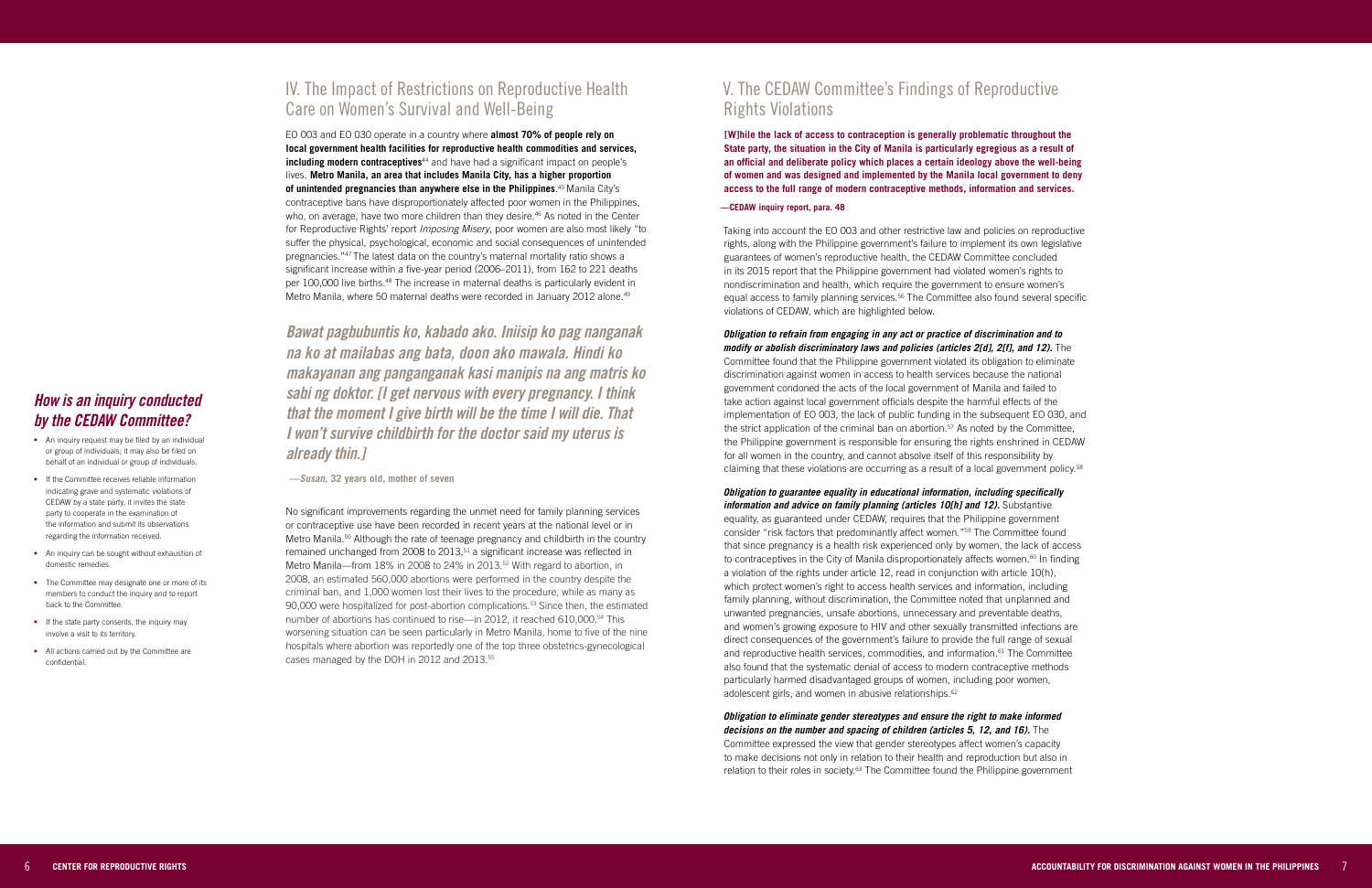*Obligation to provide effective legal remedies for violations of women's right to access sexual and reproductive health services (articles 2[c] and 12).* Taking into account the state's undue delay in the resolution of a petition first filed by Manila residents in 2008 seeking revocation of EO 003 [see box on the Osil case.], the Committee found that the Philippine government failed to comply with its obligation under article 2(c) to ensure effective judicial action and protection.<sup>66</sup> Recalling CEDAW General Recommendation 28 in addition to CEDAW article 2(c), the Committee concluded that the Philippine state failed to create a system guaranteeing effective judicial remedies and protection in cases of human rights violations experienced by women in Manila as a result of the implementation of E0 003.<sup>67</sup>

in violation of its obligations under article 5 in relation to articles 12 and 16, which require the state to eliminate gender stereotypes that impede equality in health care settings and in marriage and family relations, stating that the implementation of EOs 003 and 030 "incorporated and conveyed stereotyped images of women's primary role as child bearers and child rearers."64 The Committee noted that these stereotypes "contributed to the belief that it was acceptable to deny women access to modern methods of contraception."65

In January 2008, a petition was filed before the Court of Appeals to obtain redress for violations of reproductive rights committed under EO 003, with an application for a temporary restraining order and/or writ of preliminary injunction to prevent the occurrence of new violations*.* The petition was filed by 20 male and female poor residents of Manila who had been denied access to the full range of contraceptive services and information, particularly modern methods of contraception such as condoms, pills, and intrauterine devices. Because the petitioners relied on public health services, the lack of access to contraceptive services and information resulted in harm to their lives and health and exacerbated their economic hardship.

### *Osil v. Office of the Mayor of the City of Manila*

*Obligation to secure women's right to make informed decisions on the number and*  **spacing of their children (article 16[1][e]).** The Committee found the Philippine government in violation of its obligation under article 16(1)(e) because of its failure to provide information, services, and the necessary means for women to exercise their autonomy and make informed decisions on the number and spacing of their children.<sup>71</sup> Women's right to decide freely and responsibly on matters affecting their bodies was rendered futile by the local government's exclusive support for natural family planning and its denial of access to information on modern contraceptive methods.<sup>72</sup>

The lead petitioner in the case, Lourdes Osil, had given birth to two children prior to the adoption of EO 003; after EO 003 went into effect, denying her contraceptive information and services, she ultimately had five more unplanned pregnancies.<sup>68</sup> The subsequent strain on her family, as with many families throughout the city, was immense, leading her and her husband to file this case.<sup>69</sup> However, their efforts to effectively exercise the right to access available legal remedies have been undermined and unduly delayed.

*The Committee also found that the Philippines' violations of women's rights protected under CEDAW were grave and systematic.* The Committee highlighted the gravity of the violations by pointing out that the inadequate access to modern methods of contraception, as a result of EOs 003 and 030, was experienced by thousands of women of childbearing age and contributed to higher rates of unwanted pregnancies and unsafe abortions, increased maternal mortality and morbidity, and greater exposure to HIV and other sexually transmitted infections.<sup>73</sup> The Committee also found that the severe consequences of the EOs not only affected women's health and lives but also hampered their personal development and economic security, contributed to female poverty, and affected the exercise of other rights set forth under CEDAW, such as those related to education and employment.74 In finding that the violations were systematic, the Committee observed the "presence of a significant and persistent pattern of acts which do not result from a random occurrence."75 The Committee found that the state party condoned, for more than 12 years, the discriminatory policies in Manila under two different mayors.<sup>76</sup> The Committee stated that EO 003 deliberately seeks to deprioritize women's well-being and that its continued implementation has "resulted in the health system's incapacity to deliver sexual and reproductive health services other than 'natural family planning' and caused women to continuously face significant barriers to accessing affordable sexual and reproductive health services, commodities and information."77

The Court of Appeals, instead of acting within the 24-hour period prescribed by the Rules of Civil Procedure, acted on the petition only after three months. In May 2008, the case was dismissed on procedural grounds without a hearing. A motion for reconsideration was denied in August 2008.

The petitioners appealed to the Supreme Court, which dismissed their case in October 2008 on the grounds that one of the petitioners had failed to sign the petition. The Supreme Court did not rule on the merits of the case regarding the 19 petitioners who had signed the petition. A motion for reconsideration was denied in December 2008.

In April 2009, the case was refiled before the Regional Trial Court of Manila (RTC). In 2010, the Philippine Commission on Human Rights issued a statement urging the Manila City government to revoke EO 003 and apologize for the harm caused under the order, and called on the RTC to consider the government's human rights obligations under CEDAW in deciding the *Osil* case.70 A motion to dismiss filed by the City of Manila before the RTC was denied only after almost three years from the petition's date of filing. A second motion to dismiss was granted in October 2014—twenty months after its filing in the RTC. The court dismissed the petition on the grounds that it had become moot and academic because of the passage of the national reproductive health law.

The delays experienced in *Osil* led the CEDAW Committee to conclude that the Philippine government failed and is unwilling to provide effective judicial protection and effective judicial remedies for human rights violations in Manila.

*I learned about the EO in 2000 when I went to the health center to get pills. The doctor said, "Bawal na ang contra ceptives kasi prolife na si mayor. Kasi pinapatay [ng family planning] ang bata." [Contraceptives are banned because the mayor is now pro-life. It (family planning) kills the baby.]* 

**—***Tina,* **36 years old, mother of eight**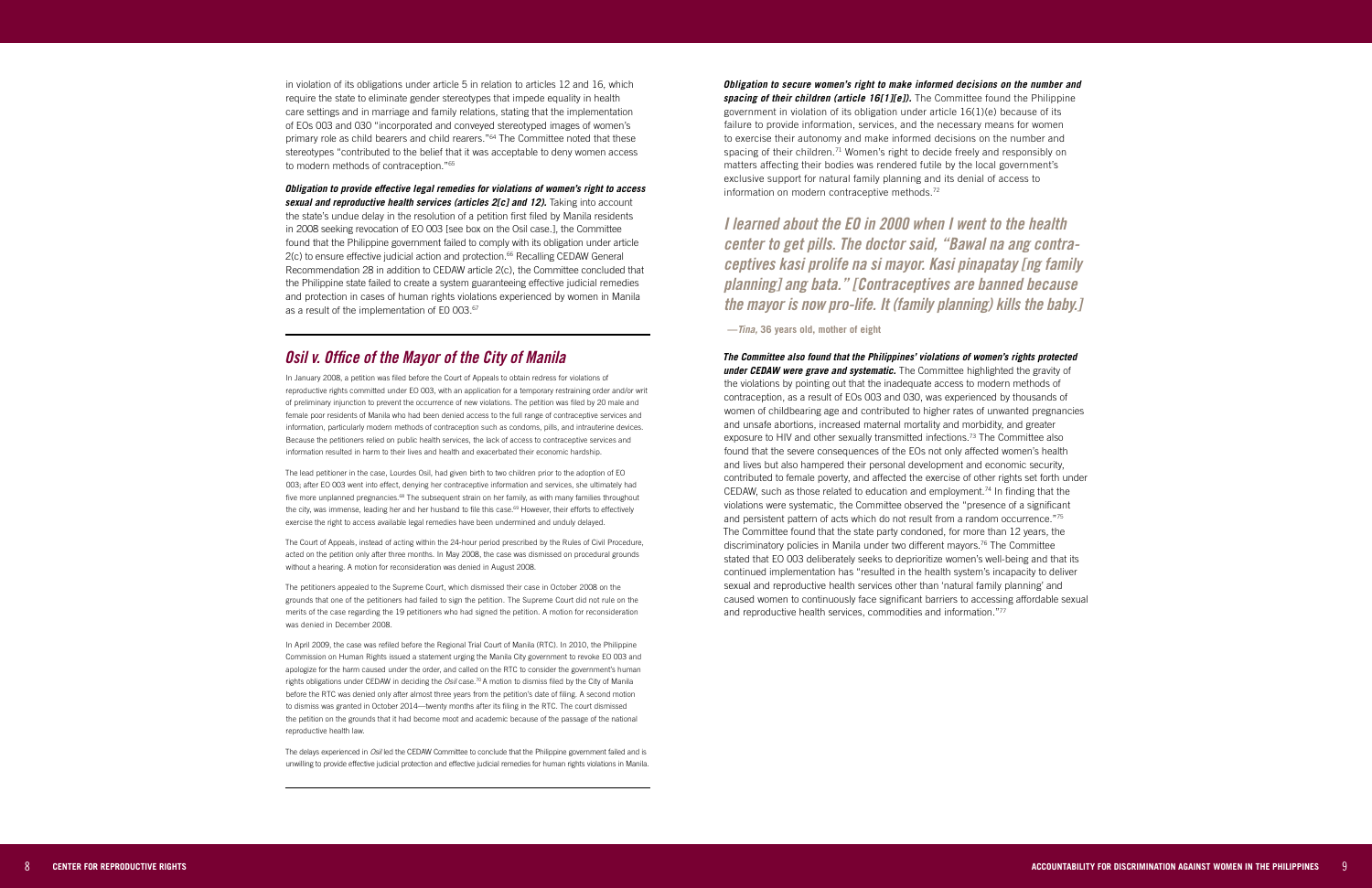- e. regulating the practice of conscientious objection among health care professionals in order to protect women's decision making with regard to their sexual and reproductive health and ensure their access to such services, as well as guaranteeing that alternative health care professionals are available in cases of conscientious objection.
- **• Provide access to quality post-abortion care in all public health facilities** by
	- a. reintroducing misoprostol to help prevent maternal mortality and morbidity;
	- b. ensuring that women experiencing abortion-related complications are neither reported to law enforcement nor subjected to abuse, threats, discrimination, stigma, or delays in or denial of care;
	- c. establishing policies and mechanisms that protect patients' privacy and allow them to, without fear of retaliation, file complaints concerning abuse and discrimination; and
	- d. researching the incidence of unsafe abortions in the country and its impact on women's health and maternal mortality and morbidity.
- Review and repeal discriminatory laws, including EOs 003 and 030, to clarify that women have a right to contraceptive information and services as guaranteed in the RPRH Act and the Magna Carta of Women; and repeal articles 256–259 of the country's penal code in order to decriminalize abortion and legalize it on certain grounds.
- **• Strengthen existing machineries and establish new mechanisms to ensure compliance with international obligations and accountability** by
	- a. strengthening the Philippine Commission on Women and the Commission on Human Rights in terms of their financial, technical, and human resources, and strengthening coordination and reporting mechanisms between the DOH and local health centers and departments to ensure the implementation of national polices and strategies;
	- b. reducing the negative impact of decentralization through the establishment of monitoring and oversight mechanisms to ensure local government units' strict compliance with international standards;
	- c. allowing the Commission on Human Rights to receive and investigate complaints on violations of reproductive rights and to ensure women's access to effective legal remedies;
	- d. ensuring that guidelines, procedures, and complaints mechanisms are in place at the local government level to protect women from abuse and discrimination and to investigate complaints and impose sanctions where necessary; and
	- e. engaging with the international community with regard to technical support and financial aid, and strengthening ties with civil society organizations to enhance access to sexual and reproductive health services, commodities, and information.

## VI. The CEDAW Committee's Recommendations

**States parties should implement a comprehensive national strategy to promote women's health throughout their lifespan. This will include interventions aimed at . . . ensur[ing] universal access for all women to a full range of high-quality and affordable health care, including sexual and reproductive health services.** 

### **—CEDAW General Recommendation 24, para. 29**

The Committee affirmed that Philippine national government is ultimately responsible for ensuring the protection of women's reproductive rights, even where local governments have the authority to regulate aspects of women's health care.

### **[A]ctions of a mayor, his office and all other municipal officers, in their official capac ity, are attributable to the State party, as they are state organs . . . .**

**—CEDAW inquiry report, para. 21** 

**The decentralization of power . . . does not in any way negate or reduce the direct re sponsibility of the [national] Government to fulfil its obligations to all women within its jurisdiction. In all circumstances, the State party . . . remains responsible for ensuring full implementation throughout the territories under its jurisdiction. In any process of devolution, States parties have to make sure that the devolved authorities have the necessary financial, human and other resources to effectively and fully implement the obligations of the State party under the Convention.** 

### **—CEDAW General Recommendation 28, para. 39**

The Committee's inquiry report clarifies the steps that must be taken by the Philippine government to comply with its international legal obligations to respect, protect, and fulfill women's reproductive rights. The report calls on the Philippine government to undertake the following measures:

- **• Improve access to contraception and other sexual and reproductive health services and information** by
	- a. implementing the Magna Carta of Women and RPRH Act to guarantee women's access to effective methods of family planning and the full range of reproductive health services and information;
	- b. addressing the unmet need for contraception, particularly in the City of Manila and for economically disadvantaged women and adolescent girls, by ensuring universal and affordable access to sexual and reproductive health services, commodities, and information;
	- c. providing adequate funding at the national and local levels and considering including modern contraceptive methods within the public health insurance system;
	- d. reintroducing and promoting emergency contraception, including among adolescent girls, to prevent early and unplanned pregnancies and in cases of sexual violence; and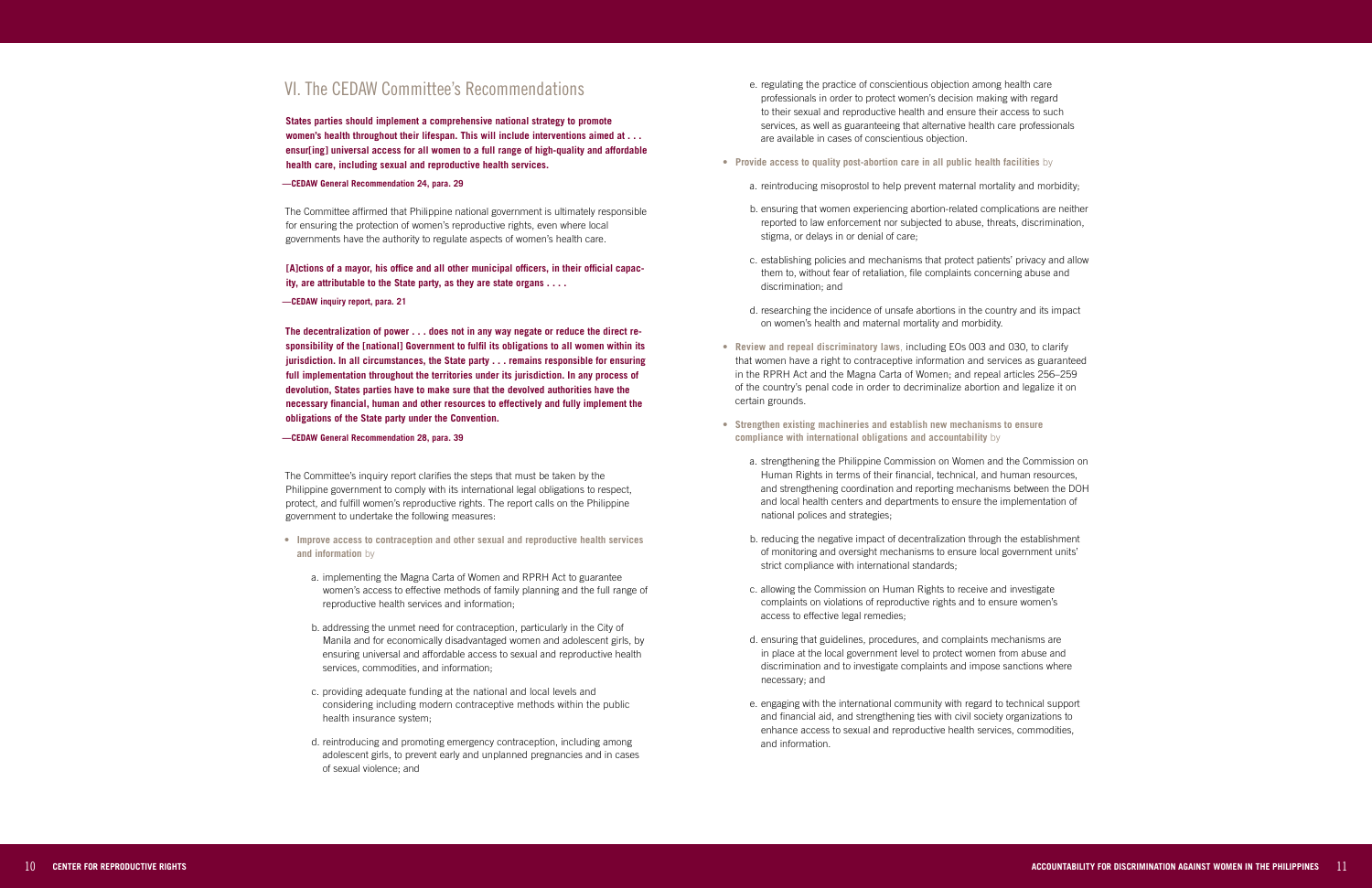- <sup>1</sup> Declaring Total Commitment and Support to the Responsible Parenthood Movement in the City of Manila and Enunciating Policy Declarations in Pursuit Thereof, Exec. Ord. No. 003 (2000) (Phil.).
- $^2$  Guttmacher Institute, Unintended Pregnancy and Unsafe Abortion in the Philippines: Context and i i CONSEQUENCES, 3 IN BRIEF 2-5 (2013) [hereinafter GUTTMACHER INSTITUTE, IN BRIEF].
- <sup>3</sup> Committee on the Elimination of Discrimination against Women (CEDAW Committee), *Summary of the inquiry concerning the Philippines under article 8 of the Optional Protocol to the Convention on the Elimination of All Forms of Discrimination against Women, paras. 13, 34, 47, U.N. Doc. CEDAW/C/OP.8/PHL/1 (2015) [hereinafter CEDAW Committee, Summary of the Philippines inquiry].*
- 4 Const. (1987), art. II, sec. 14 (Phil.).
- <sup>5</sup> *Id.* art. II, sec. 11 & art. XIII, sec. 1.
- <sup>6</sup> *Id.* art. XIII, secs. 11–13 & art. II, sec. 15.
- <sup>7</sup> The Philippine-based Task Force CEDAW Inquiry consists of twenty members: EnGendeRights (co-convenor); WomenLEAD (co-convenor); Alternative Law Groups; Democratic Socialist Women of the Philippines; Family Planning Organization of the Philippines; Health Action Information Network; Health and Development Initiatives Institute; Institute for Social Studies and Action, Philippines; Kapisanan ng mga Kamag-anak ng Migranteng Manggagawang Pilipino; MAKALAYA; Philippine Legislators' Committee on Population and Development; Philippine NGO Council on Population, Health and Welfare; Population Services Pilipinas; Sentro ng Alternatibong Lingap Panlegal/Alternative Legal Assistance Center; Save the Children USA-Philippines Country Office; Forum for Family Planning and Development; Woman Health Philippines; Women's Crisis Center; Women's Legal Bureau; and Women's Media Circle Foundation.
- <sup>8</sup> International Women's Rights Action Watch Asia Pacific is a nonprofit organization dedicated to promoting and protecting women's human rights through the use of CEDAW. *See* http://www.iwraw-ap. org.
- <sup>9</sup> Center for Reproductive Rights et al., Imposing Misery: The Impact of Manila's Contraception Ban on i g Women and Families (2007) [hereinafter Center for Reproductive Rights, Imposing Misery]. i i
- <sup>10</sup> Linangan ng Kababaihan (Likhaan) and Reproductive Health, Rights and Ethics Center for Studies and Training (ReproCen).
- <sup>11</sup> CENTER FOR REPRODUCTIVE RIGHTS, IMPOSING MISERY, *supra* note 9. i g
- <sup>12</sup> Declaring Total Commitment and Support to the Responsible Parenthood Movement in the City of Manila and Enunciating Policy Declarations in Pursuit Thereof, Exec. Ord. No. 003, whereas clauses (2000) (Phil.).
- $13$  *Id.*
- <sup>14</sup> Jaileen F. Jimeno, *In Manila, pills and condoms go underground*, Pніцірріме Семтек ғок Інуеѕтісатіуе i Journal ism, May 2, 2005, http://pcij.org/stories/in-manila-pills-and-condoms-go-underground.
- <sup>15</sup> Id.; CENTER FOR REPRODUCTIVE RIGHTS, IMPOSING MISERY, *supra* note 9, at 36–38. i g
- <sup>16</sup> Press release, Center for Reproductive Rights, Manila City Denounced for Contraception Ban (Nov. 18, 2010), http://www.reproductiverights.org/feature/manila-city-denounced-for-contraceptionban.
- <sup>17</sup> Human Rights Committee, *Concluding Observations: Philippines*, para. 13, U.N. Doc. CCPR/C/ PHL/CO/4 (2012).
- <sup>18</sup> Special Rapporteur on violence against women, *Report of the Special Rapporteur on violence against women, its causes and consequences, Rashida Manjoo, Addendum, Communications to and from Governments*, paras. 314–319, U.N. Doc. A/HRC/14/22/Add.1 (2010). *See generally* Special Rapporteur on the right of everyone to the enjoyment of the highest attainable standard of physical and mental health, *Interim report of the Special Rapporteur on the right of everyone to the enjoyment of the highest attainable standard of physical and mental health*, U.N. Doc A/66/254 (2011) (by Anand Grover).
- <sup>19</sup> Further Strengthening Family Health Services, Exec. Ord. No. 30, preamble (2011) (Phil.). <sup>20</sup> *Id*. sec. 2.
- <sup>21</sup> The *barangay* is the smallest political subdivision in the Philippines.
- <sup>22</sup> Balanga mayor: No ban yet on contraceptives, ABS-CBN News, Sept. 9, 2011, http://www.absw cbnnews.com/nation/regions/09/09/11/balanga-mayor-no-ban-yet-contraceptives; Tuklasin Natin, *Legal Experts Challenge Constitutionality of Seven Balanga Barangays Restricting Access to*
- **• Ensure heightened awareness, education, and training on sexual and reproductive health rights and services, as well as on the government's obligations under CEDAW,** by
	- a. disseminating CEDAW-related information to judges, lawyers and prosecutors at all levels of government;
	- b. prioritizing the protection of women's right to health over religious ideologies that may discriminate against women and creating strategies to sensitize government officials to ensure women's access to sexual and reproductive health services, commodities, and information;
	- c. providing proper counseling and information on sexual and reproductive health services in all public health facilities to empower women to make informed decisions;
	- d. ensuring that training on sexual and reproductive health rights, services, and commodities in public health facilities is regularly conducted and adequately funded;
	- e. integrating sexual and reproductive health education and comprehensive sex education in school curricula; and
	- f. engaging in educational and awareness-raising campaigns on modern contraceptive methods and the risks of unsafe abortion, addressing in particular the misconceptions and gender-based stereotypes discouraging the use of modern contraceptive methods.<sup>78</sup>

p g

## VII. Conclusion

The CEDAW Committee's groundbreaking inquiry on access to contraception in the Philippines presents a distinctive opportunity for the Philippine government to fulfill its obligations under its own constitution and national laws and policies, as well as its commitments under binding international human rights treaties, particularly CEDAW. The Philippine Constitution guarantees the right to health as a fundamental right<sup>79</sup> and recognizes women's health needs as a priority;<sup>80</sup> existing national laws and policies, such as the Magna Carta of Women and RPRH Act, recognize women's right to access comprehensive health services, including family planning services and information. The Philippine government must secure the full and immediate implementation of the CEDAW Committee's recommendations in order to promote women's substantive equality, eliminate gender-based discrimination resulting from the denial of women's access to sexual and reproductive health services and information, and protect their human rights.

### **Endnotes**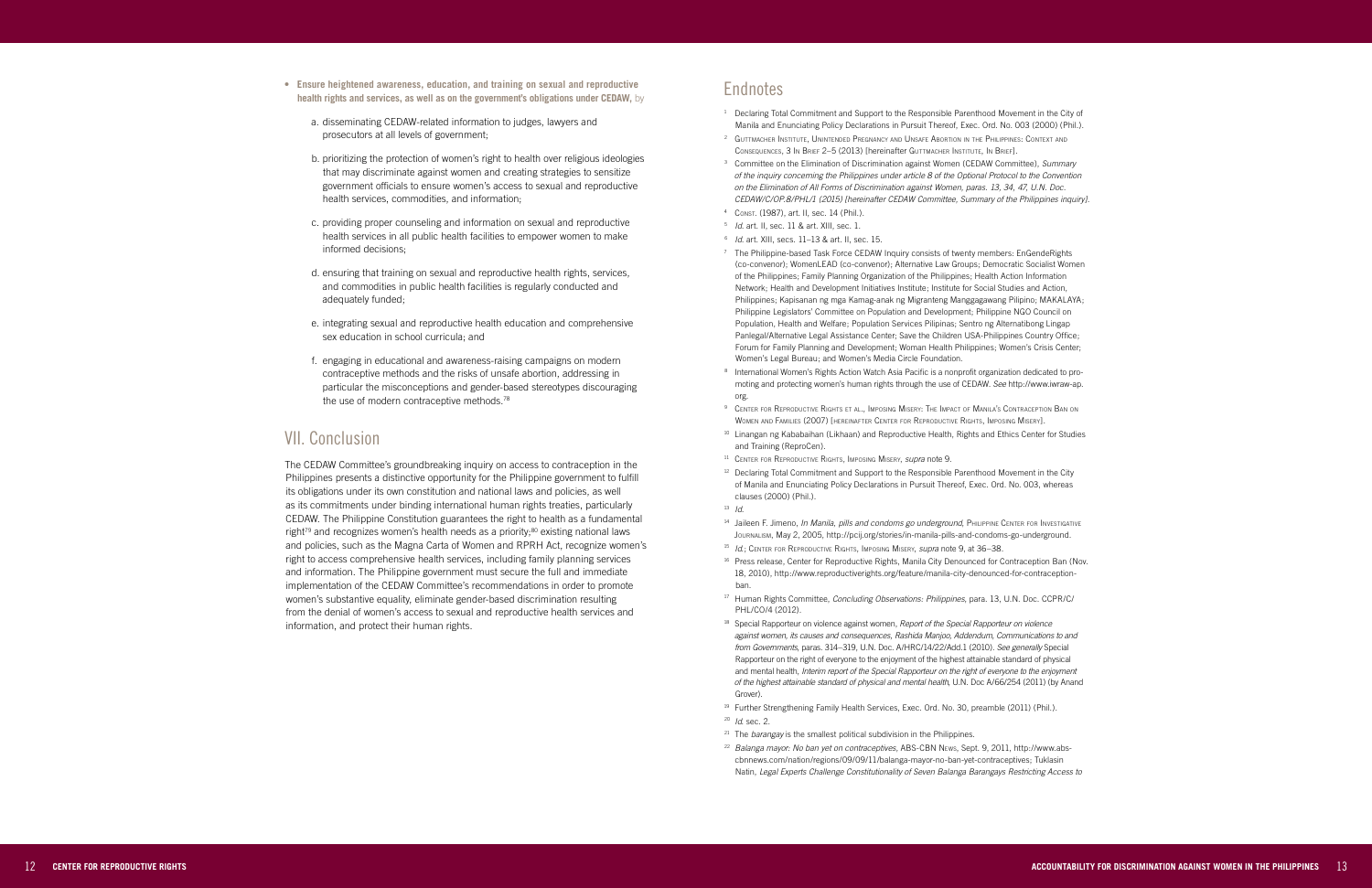- <sup>51</sup> Philippine Statistics Authority and ICF International, 2013 Philippines National Demographic and Health Survey: Key Findings 5 (2014); National Statistics Office, Phil. National Demographic and Health Survey 2008, *supra* note 50, at 50 tbl. 4.9.
- <sup>52</sup> National Statistics Office, Phil. National Demographic and Health Survey 2013 at 53 tbl. 5.12; National Statistics Office, Phil. National Demographic and Health Survey 2008, *supra* note 50, at 50 tbl. 4.9.
- 53 GUTTMACHER INSTITUTE, UNINTENDED PREGNANCY AND UNSAFE ABORTION IN THE PHILIPPINES, FACT SHEET 1 (2013) [hereinafter GUTTMACHER INSTITUTE, Fact Sheet]; Guttmacher Institute, Meeting Women's Contraceptive Needs in the Philippines, 1 In Brief 2 (2009).
- <sup>54</sup> Guttmacher Institute, Fact Sheet, *supra* note 53, at 1.
- 55 Sheila Crisostomo, RH to help stop rise in abortion cases DOH, THE PHILIPPINE STAR, Mar. 7, 2014, http://www.philstar.com/headlines/2014/03/07/1298062/rh-help-stop-rise-abortion-cases-doh.
- <sup>56</sup> Convention on the Elimination of All Forms of Discrimination against Women, *adopted Dec. 18, 1979, art. 12, G.A. Res. 34/180, U.N. GAOR, 34*th Sess., Supp. No. 46, at 193, U.N. Doc. A/34/46, U.N.T.S. 13 (*entered into force Sept. 3, 1981).*
- <sup>57</sup> CEDAW Committee, *Summary of the Philippines inquiry, supra* note 3, paras. 21–31.
- <sup>58</sup> *Id.* para. 23.
- <sup>59</sup> *Id.* para. 32.
- <sup>60</sup> *Id.* para. 32.
- <sup>61</sup> *Id.* paras. 33–34.
- <sup>62</sup> *Id.* para. 34.
- <sup>63</sup> *Id.* para. 42.
- <sup>64</sup> *Id.* para. 43.
- <sup>65</sup> *Id.* para. 43.
- <sup>66</sup> *Id.* para. 45.
- <sup>67</sup> *Id.* para. 45.
- 68 CENTER FOR REPRODUCTIVE RIGHTS, LOURDES OSIL V. MAYOR OF MANILA: ACCESS TO CONTRACEPTION IS A HUMAN RIGHT 5 (2010).
- <sup>69</sup> *Id.* at 1.
- <sup>70</sup> Commission on Human Rights of the Phil., EO NO. 003: Discriminatory or Rights Based? CHR Advisory on the Local Ordinance by the City of Manila, CHR (IV) A2010-005, 4 (2010).
- <sup>71</sup> CEDAW Committee, *Summary of the Philippines inquiry, supra* note 3, paras. 40–41.
- <sup>72</sup> *Id.* para. 41.
- <sup>73</sup> *Id.* para. 47.

- <sup>75</sup> *Id.* para. 48.
- <sup>76</sup> *Id.* para. 48.
- <sup>77</sup> *Id.* para. 48.
- <sup>78</sup> *Id.* paras. 49–52.
- 
- <sup>79</sup> Const. (1987), art. II, sec. 15 (Phil.).
- <sup>80</sup> *Id*. art. XIII, sec. 11.

- <sup>23</sup> An Executive Order Declaring Sorgoson City as a Pro-Life City, Exec. Ord. No. 3 (2015) (Phil.).
- <sup>24</sup> Ligaya Acosta, *Inspired by ASPAC, Filipino Mayor Declares City Pro-Life*, Human Life International, Feb. 13, 2015, http://www.hli. org/2015/02/inspired-aspac-filipino-mayor-declares-city-pro-life.
- <sup>25</sup> An Act Providing for the Magna Carta of Women, Rep. Act No. 9710 (2009) (Phil.).
- <sup>26</sup> *Id.* ch. IV, sec. 17.
- <sup>27</sup> *Id.* ch. IV, secs. 17(3) & 17(7).
- <sup>28</sup> Carmela Fonbuena, *RH law: The long and rough road,* Rappler, Dec. 30, 2012, http://www.rappler.com/newsbreak/18730-rh-law-thelong-and-rough-road.
- <sup>29</sup> Angela Casauay, *President Aquino signs RH bill into law*, RAPPLER, Dec. 28, 2012, http://www.rappler.com/nation/18728-aquino-signsrh-bill-into-law.
- 30 An Act Providing for a National Policy on Responsible Parenthood and Reproductive Health, Rep. Act No. 10354, secs. 3(j), 5, 7, 10 & 14 (2012) (Phil.).
- <sup>31</sup> Ina Reformina, *SC consolidates 14th petition vs RH Law,* ABS-CBN News, July 2, 2013, http://www.abs-cbnnews.com/nation/07/02/13/ sc-consolidates-14th-petition-vs-rh-law.
- <sup>32</sup> James M. Imbong and Lovely-Ann C. Imbong v. Hon. Paquito N. Ochoa, Jr., et al., G.R. No. 204819 (S.C., Apr. 8, 2014) (Phil.), *available at* http://www.lawphil.net/judjuris/juri2014/apr2014/gr\_204819\_2014.html.
- 33 Lourdes E. Osil et al. v. Office of the Mayor of the City et al., Regional Trial Court, Sp. Proc. No. 09-121259 (Oct. 7, 2014).
- <sup>34</sup> The Revised Penal Code, Act No. 3815, arts. 256–259 (1930) (Phil.).
- <sup>35</sup> Guttmacher Institute, In Brief, *supra* note 2, at 3–5.
- <sup>36</sup> Center for Reproductive Rights, Forsaken Lives: The Harmful Impact of the Philippine Criminal Abortion Ban 16, 18 (2010).
- <sup>37</sup> Bureau of Food and Drugs, Misoprostol (Cytotec): Unregistered Drug Product, Advisory 2002-02, (Aug. 12, 2002) (Phil.), *available at* http://www.fda.gov.ph/advisories/pharmaceutical/38928-bfad-advisory-no-02-02.
- <sup>38</sup> *Id*.
- 39 WORLD HEALTH ORGANIZATION (WHO), MODEL LIST OF ESSENTIAL MEDICINES 38 (19th ed. rev. 2015) [hereinafter WHO, LIST OF ESSENTIAL **MEDICINES**]
- <sup>40</sup> Domini M. Torrevillas, *Women In, Postinor Still Out*, The Philippine Star, Mar. 15, 2015, http://www.philstar.com/opinion/270435/women-postinor-still-out.
- <sup>41</sup> WHO, List of Essential Medicines, *supra* note 39, at 33; Torrevillas, *supra* note 40.
- <sup>42</sup> The Philippines was the 21st state to ratify or accede to CEDAW. *See* UN Women, *States Parties*, http://www.un.org/womenwatch/daw/ cedaw/states.htm (last visited June 1, 2015).
- <sup>43</sup> *See* UN Women, *Signatures and Accessions/Ratifications to the Optional Protocol*, http://www.un.org/womenwatch/daw/cedaw/protocol/sigop.htm (last visited June 1, 2015)*.*
- <sup>44</sup> National Statistics Office, Phil. National Demographic and Health Survey 2003 at 67 tbl. 5.12 (2004) [hereinafter Phil. National Demographic and Health Survey 2003].
- <sup>45</sup> Guttmacher Institute, Unintended Pregnancy and Induced Abortion in the Philippines: Causes and Consequences 4 (2006).
- <sup>46</sup> Phil. National Demographic and Health Survey 2003, *supra* note 44, at 102 tbl. 7.10.
- <sup>47</sup> Center for Reproductive Rights, Imposing Misery, *supra* note 9, at 24.
- <sup>48</sup> National Economic and Development Authority and United Nations Development Programme, The Philippines: Fifth Progress Report; **MILLENNIUM DEVELOPMENT GOALS 73 (2014)**
- <sup>49</sup> Jocelyn R. Uy, *Maternal deaths rising in Metro Manila,* Philippine Daily Inquirer, Feb. 18, 2012, http://newsinfo.inquirer.net/147901/ maternal-deaths-rising-in-metro-manila.
- <sup>50</sup> In 2008, 22% of married women in the country had an unmet need for family planning services, with the rate dropping only slightly in 2011, to 19%. The same pattern was reflected in Metro Manila, where the unmet need for family planning among married women was reported at 21% in 2008, with a slight drop to 18% in 2011. At the national level, from 2008 to 2011, a decrease (from 51% to 49%) in contraceptive use among married women (aged 15–49) was observed, although an increase (from 34% to 37%) in the use of modern methods was indicated. In Metro Manila, contraceptive use of any method in 2008 was slightly higher, at 54%, compared to the overall country rate, but the use of modern methods was lower, at 32%. By 2011, an increase to 38% in the use of modern methods was noted in Metro Manila despite a drop in overall contraceptive use to 48%. NATIONAL STATISTICS OFFICE, PHIL. NATIONAL DEMOGRAPHIC AND HEALTH Survey 2008 at 86 tbl. 7.4 & 56 tbl. 5.5 (2009) [hereinafter Phil. National Demographic and Health Survey 2008]; National Statistics Office, *Unmet Need for Family Planning Remains High (Results from the 2011 Family Health Survey),* May 25, 2012, http://web0.psa. gov.ph/content/unmet-need-family-planning-remains-high-results-2011-family-health-survey; National Statistics Office, *Contraceptive Use Among Filipino Women (Based from the Results of the 2011 Family Health Survey),* May 9, 2013, http://web0.psa.gov.ph/content/ contraceptive-use-among-filipino-women-based-results-2011-family-health-survey-0.

<sup>74</sup> *Id.* para. 47.